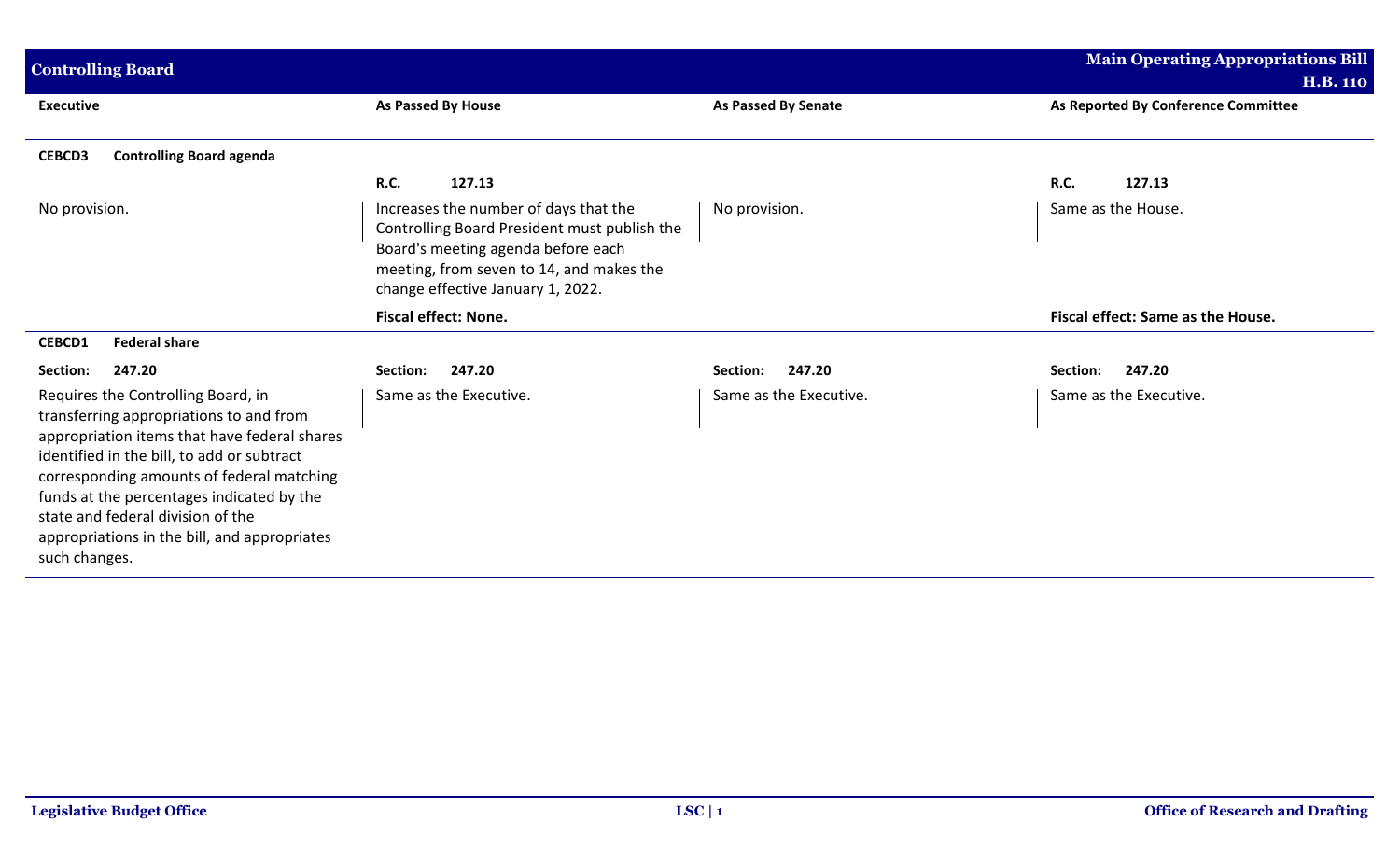| <b>Controlling Board</b>                                                                                                                                                                                                                                                                                                                                                                                                                                                                     |                            |                            | <b>Main Operating Appropriations Bill</b>              |
|----------------------------------------------------------------------------------------------------------------------------------------------------------------------------------------------------------------------------------------------------------------------------------------------------------------------------------------------------------------------------------------------------------------------------------------------------------------------------------------------|----------------------------|----------------------------|--------------------------------------------------------|
| <b>Executive</b>                                                                                                                                                                                                                                                                                                                                                                                                                                                                             | As Passed By House         | <b>As Passed By Senate</b> | <b>H.B. 110</b><br>As Reported By Conference Committee |
| <b>CEBCD2</b><br><b>Disaster Services Fund</b>                                                                                                                                                                                                                                                                                                                                                                                                                                               |                            |                            |                                                        |
| Section:<br>247.20                                                                                                                                                                                                                                                                                                                                                                                                                                                                           | 247.20<br>Section:         | 247.20<br>Section:         | 247.20<br>Section:                                     |
| (1) Requires the Controlling Board to use<br>the Disaster Services Fund (Fund 5E20),<br>pursuant to requests submitted by state<br>agencies, to transfer cash used for the<br>payment of state agency disaster relief<br>program expenses for disasters having a<br>written Governor's authorization, if the<br>Director of Budget and Management<br>determines that sufficient funds exist.                                                                                                 | (1) Same as the Executive. | (1) Same as the Executive. | (1) Same as the Executive.                             |
| (2) Permits the Department of Public Safety<br>to request, and the Controlling Board to<br>approve, cash transfers from Fund 5E20 to<br>any fund used by the Department to provide<br>for assistance to political subdivisions made<br>necessary by natural disasters or<br>emergencies. Permits such transfers to be<br>requested and approved prior to the<br>occurrence of any specific natural disasters<br>or emergencies in order to facilitate the<br>provision of timely assistance. | (2) Same as the Executive. | (2) Same as the Executive. | (2) Same as the Executive.                             |
| (3) Requires Public Safety's Emergency<br>Management Agency (EMA) to use the cash<br>to fund: (a) the State Disaster Relief Program<br>for disasters that qualify for the program by<br>written authorization of the Governor, and<br>(b) the State Individual Assistance Program<br>for disasters that have been declared by the<br>federal Small Business Administration and                                                                                                               | (3) Same as the Executive. | (3) Same as the Executive. | (3) Same as the Executive.                             |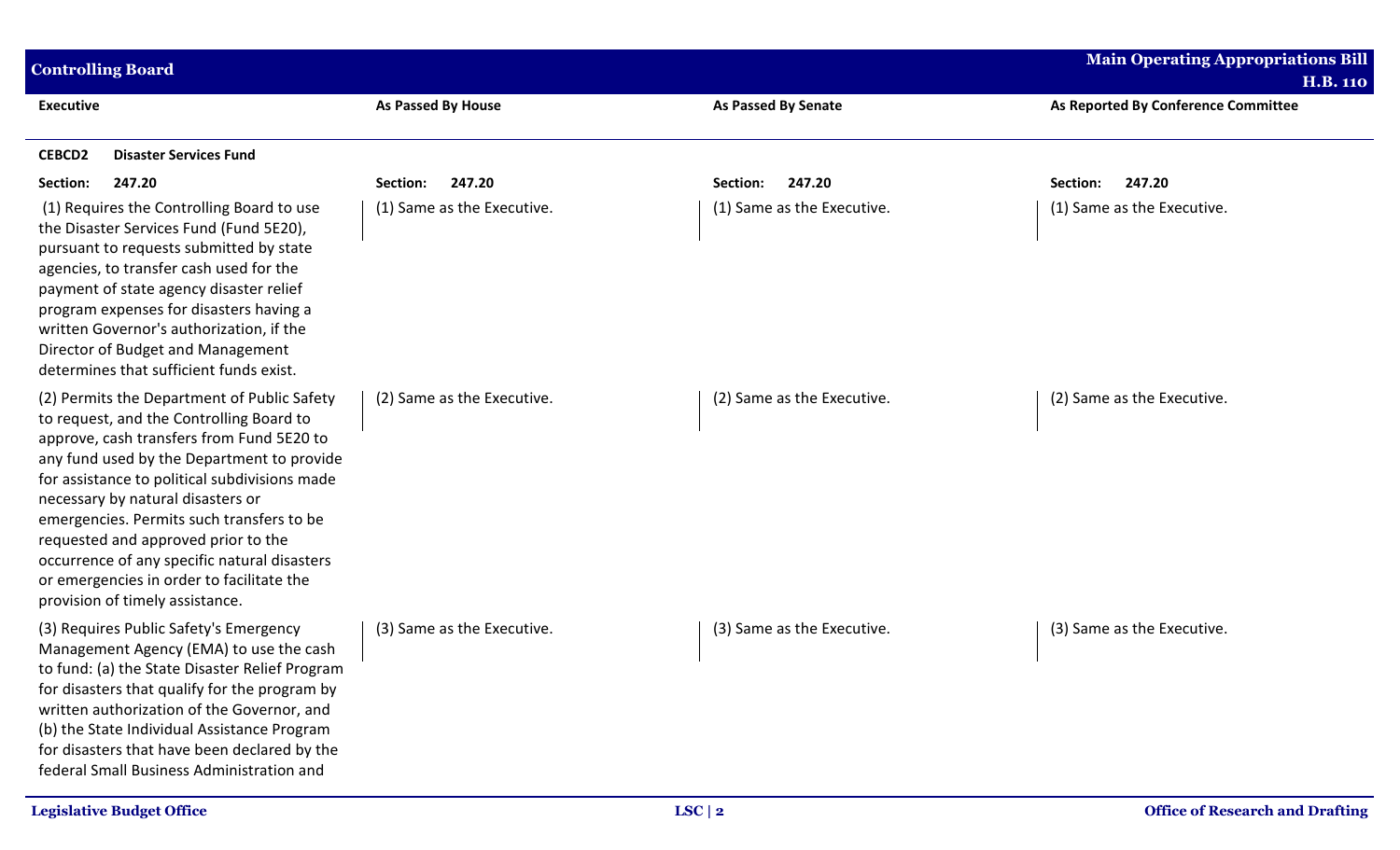| <b>Controlling Board</b>                                                                                                                                                     |                    |                            | <b>Main Operating Appropriations Bill</b> |
|------------------------------------------------------------------------------------------------------------------------------------------------------------------------------|--------------------|----------------------------|-------------------------------------------|
|                                                                                                                                                                              |                    |                            | <b>H.B. 110</b>                           |
| <b>Executive</b>                                                                                                                                                             | As Passed By House | <b>As Passed By Senate</b> | As Reported By Conference Committee       |
| that qualify for the program by written<br>authorization from the Governor. Requires<br>the EMA to publish and make available<br>application packets for those two programs. |                    |                            |                                           |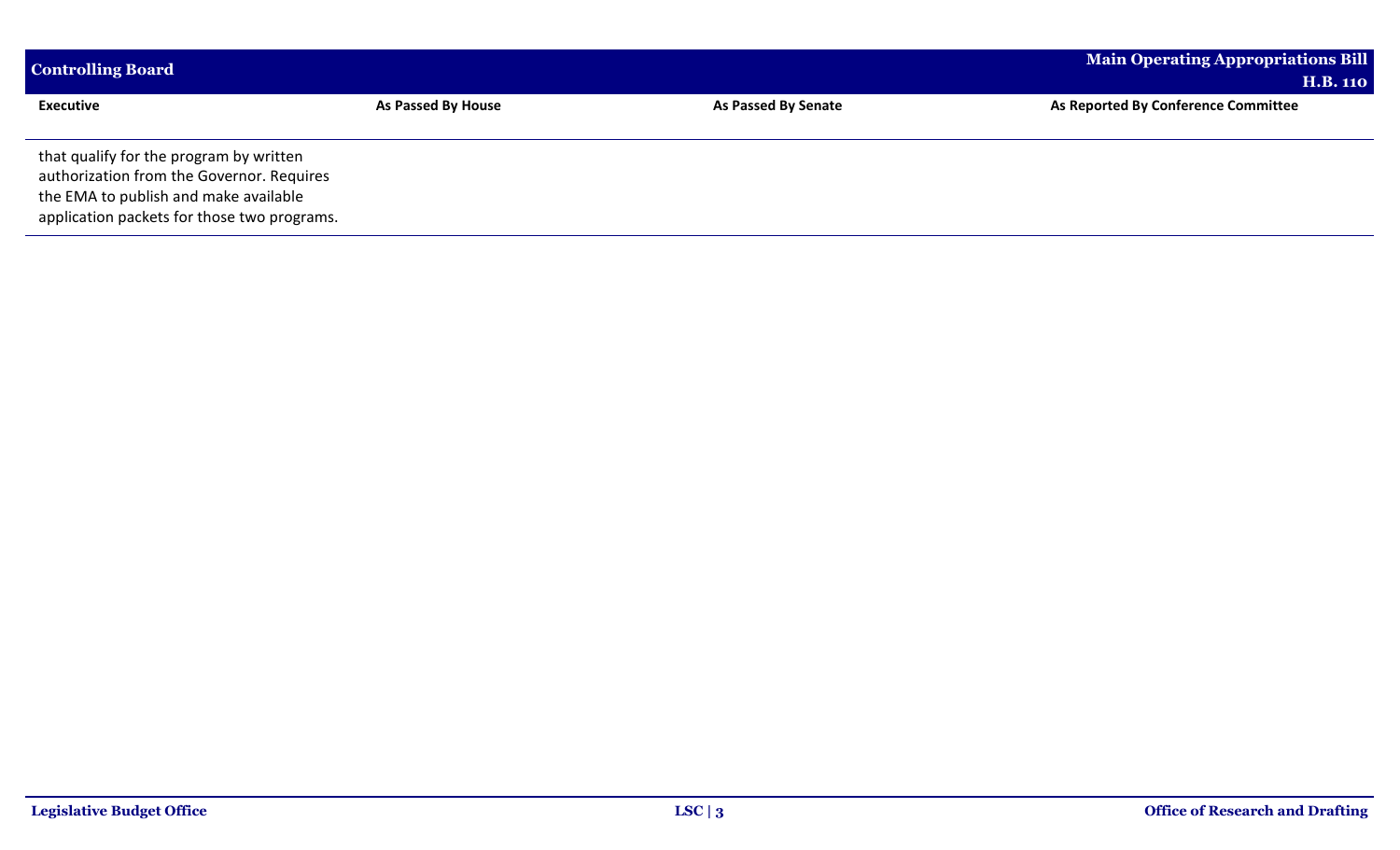| <b>Controlling Board</b>                                         |                           |                                                                                                                                                                                                                                                                      | <b>Main Operating Appropriations Bill</b><br><b>H.B. 110</b>                                                                                                                                                                                                                                                                                                                     |
|------------------------------------------------------------------|---------------------------|----------------------------------------------------------------------------------------------------------------------------------------------------------------------------------------------------------------------------------------------------------------------|----------------------------------------------------------------------------------------------------------------------------------------------------------------------------------------------------------------------------------------------------------------------------------------------------------------------------------------------------------------------------------|
| <b>Executive</b>                                                 | <b>As Passed By House</b> | <b>As Passed By Senate</b>                                                                                                                                                                                                                                           | As Reported By Conference Committee                                                                                                                                                                                                                                                                                                                                              |
| AGOCD36 Court orders and settlements awarding money to the state |                           |                                                                                                                                                                                                                                                                      |                                                                                                                                                                                                                                                                                                                                                                                  |
|                                                                  |                           | <b>R.C.</b><br>109.111, 109.112                                                                                                                                                                                                                                      | R.C.<br>109.111, 109.112                                                                                                                                                                                                                                                                                                                                                         |
| No provision.                                                    | No provision.             | Except for amounts under \$10,000 or<br>amounts collected for debts, modifies the<br>collection and distribution of money<br>received by the Attorney General by court<br>order and deposited into the custodial<br>Attorney General Court Order Fund as<br>follows: | Replaces the Senate provision with a<br>provision that creates the fund in the state<br>treasury, renames it the Attorney General<br>Court Order and Settlement Fund, specifies<br>that debts the Attorney General is collecting<br>no longer be deposited into the fund, and<br>modifies the distribution of money received<br>except for amounts under \$10,000 as<br>follows: |
| (1) No provision.                                                | (1) No provision.         | (1) Prohibits the Attorney General from<br>agreeing to a settlement that awards money<br>to the state without first obtaining the<br>approval of the Governor, the President of<br>the Senate, and the Speaker of the House of<br>Representatives.                   | (1) No provision.                                                                                                                                                                                                                                                                                                                                                                |
| (2) No provision.                                                | (2) No provision.         | (2) Requires the Attorney General, upon<br>receiving such amounts, to notify the<br>chairpersons of the House and Senate<br>Finance committees, along with the Director<br>of Budget and Management.                                                                 | (2) Same as the Senate, but requires<br>notification of the Governor, the Speaker of<br>the House and the President of the Senate<br>instead of the chairpersons of the House and<br>Senate Finance Committees.                                                                                                                                                                  |
| (3) No provision.                                                | (3) No provision.         | (3) Requires the Controlling Board to<br>approve the transfer of the money from the<br>Attorney General Court Order Fund to the<br>appropriate fund or funds in the state<br>treasury.                                                                               | (3) Replaces the Senate provision with a<br>provision that requires the Controlling Board<br>to determine the appropriate funds to which<br>the money is to be transferred.                                                                                                                                                                                                      |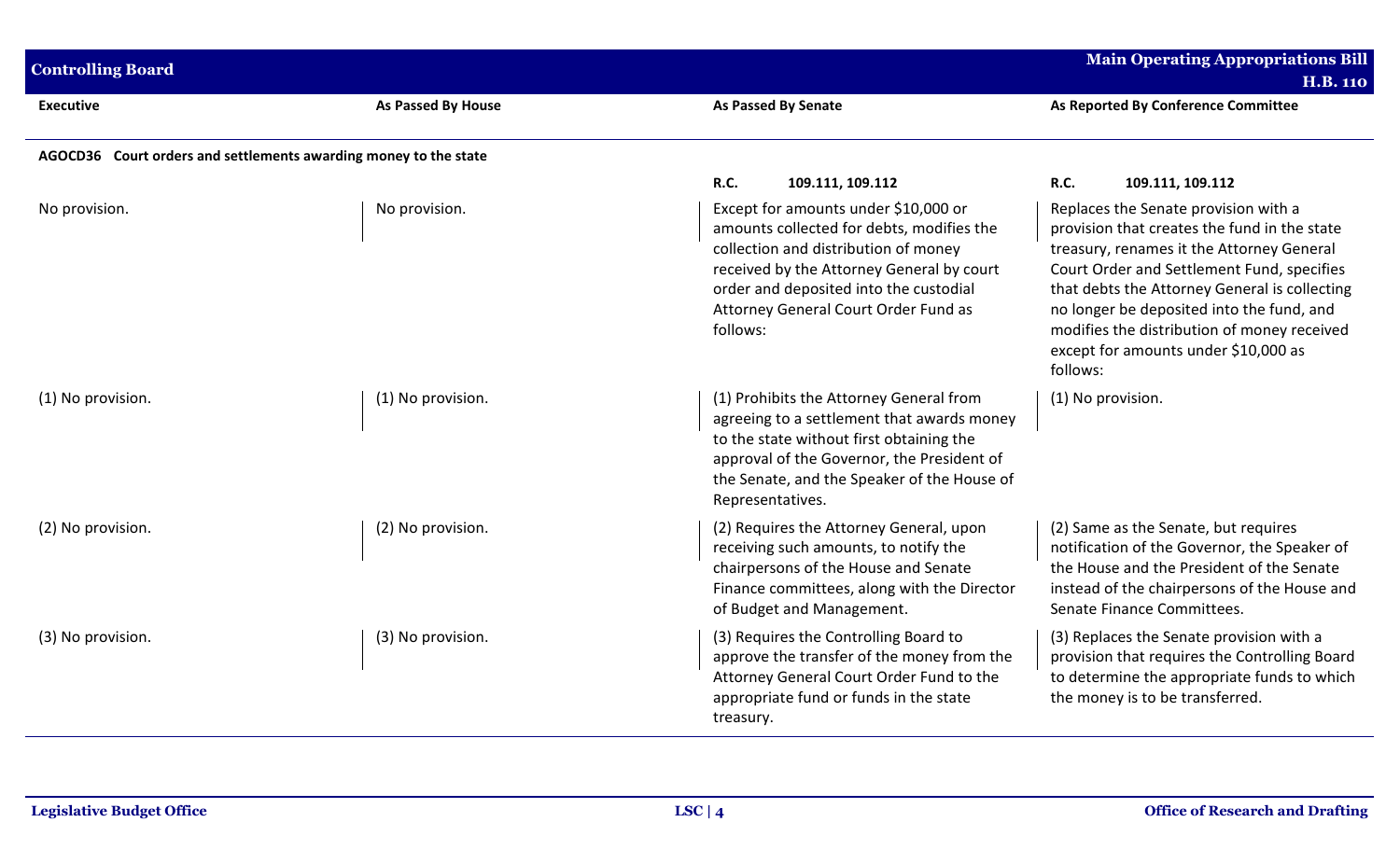| <b>Controlling Board</b>                                                                                                                                                                          |                                                                                                           |                                                                         | <b>Main Operating Appropriations Bill</b><br><b>H.B. 110</b>                |
|---------------------------------------------------------------------------------------------------------------------------------------------------------------------------------------------------|-----------------------------------------------------------------------------------------------------------|-------------------------------------------------------------------------|-----------------------------------------------------------------------------|
| <b>Executive</b>                                                                                                                                                                                  | As Passed By House                                                                                        | <b>As Passed By Senate</b>                                              | As Reported By Conference Committee                                         |
| OBMCD39 Fiscal year 2021 General Revenue Fund ending balance                                                                                                                                      |                                                                                                           |                                                                         |                                                                             |
| 513.10<br>Section:                                                                                                                                                                                | 513.10<br>Section:                                                                                        | 513.10<br>Section:                                                      | Section:<br>513.10                                                          |
| Requires the Director of OBM to determine<br>the GRF surplus revenue that existed on<br>June 30, 2021, and transfer cash, up to the<br>actual surplus revenue amount, from the<br>GRF as follows: | Same as the Executive, but makes the<br>following changes to the transfers:                               | Same as the House, but makes the following<br>changes to the transfers: | Same as the Senate.                                                         |
| (1) No provision;                                                                                                                                                                                 | (1) Up to $$1,200,000,000$ to the Health and<br>Human Services Fund (Fund 5SA4);                          | (1) Same as the House;                                                  | (1) Same as the House;                                                      |
| (2) No provision;                                                                                                                                                                                 | (2) Up to \$190,000,000 to the Ohio<br>Residential Broadband Expansion Grant<br>Program Fund (Fund 5XU0); | (2) No provision;                                                       | (2) No provision;                                                           |
| (3) No provision;                                                                                                                                                                                 | $(3)$ Up to \$155,000,000 to the Investing in<br>Ohio Fund (Fund 5XM0);                                   | (3) Same as the House;                                                  | (3) Same as the House, but reduces the<br>transfer amount to \$100,000,000. |
| (4) No provision.                                                                                                                                                                                 | (4) Up to \$132,000,000 to the H2Ohio Fund<br>(Fund 6H20).                                                | (4) Same as the House;                                                  | (4) Same as the House;                                                      |
| (5) Up to \$25,000,000 to the Emergency<br>Purposes Fund (Fund 5KM0);                                                                                                                             | (5) Same as the Executive;                                                                                | (5) Same as the Executive;                                              | (5) Same as the Executive;                                                  |
| (6) Up to \$25,000,000 to the Disaster<br>Services Fund (Fund 5E20);                                                                                                                              | (6) Same as the Executive.                                                                                | (6) Same as the Executive;                                              | (6) Same as the Executive;                                                  |
| $(7)$ Up to \$16,300,000 to the Tobacco Use<br>Prevention Fund (Fund 5BX0);                                                                                                                       | (7) Same as the Executive;                                                                                | (7) Same as the Executive;                                              | (7) Same as the Executive;                                                  |
| (8) Up to \$16,000,000 to the Ohio Governor<br>Imagination Library Fund (Fund 5VJ0);                                                                                                              | (8) Same as the Executive;                                                                                | (8) No provision;                                                       | (8) No provision;                                                           |
| Requires that the remaining amount of the<br>surplus revenue remain in the GRF.                                                                                                                   | Same as the Executive.                                                                                    | Same as the Executive.                                                  | Same as the Executive.                                                      |